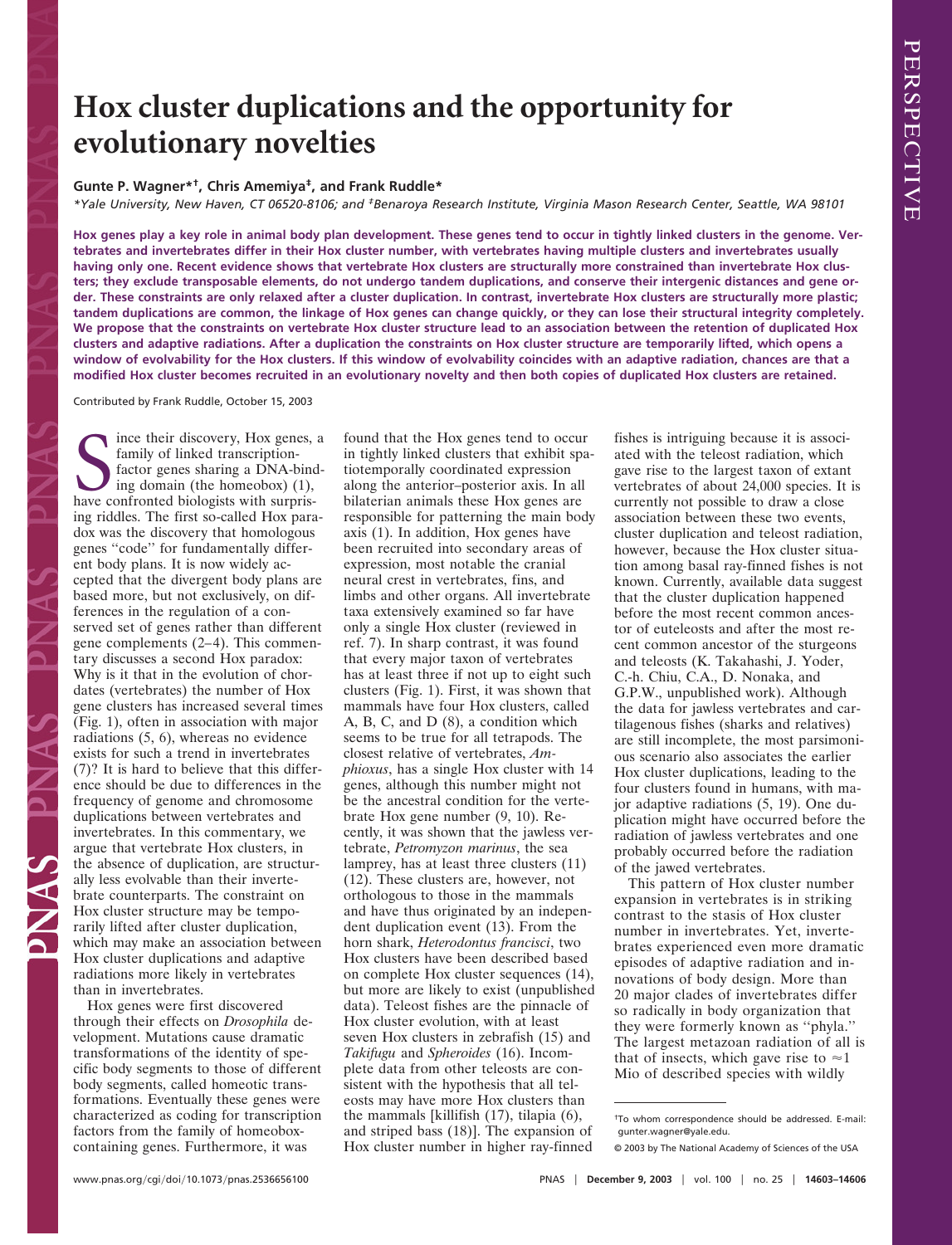

**Fig. 1.** Number of Hox clusters in chordate phylogeny. The inferred numbers of Hox clusters are superimposed on the phylogeny. Asterisks indicate taxa under investigation whose Hox clusters have been isolated but not yet completely characterized. In the *Agnatha*, only lampreys have been investigated to date, and their Hox clusters appear to have originated by an independent duplication event(s); i.e., their Hox cluster duplicates are not orthologous with those in mammals (11–13). It should be noted that, although the increasing number of Hox clusters through phylogeny is consistent with Ohno's prediction (45) of genome duplications and vertebrate complexity, it is not entirely consistent with his proposed stepwise (2*R*) model.

different adaptations. If one includes crustaceans, spiders, and some minor taxa, any other phylogenetic event in animal phylogeny pales in comparison with the radiation of arthropods. Based on that evidence, Sean Carroll has argued persuasively that gene duplications play only a minor role in evolutionary innovations and adaptive radiations of invertebrates (20). We agree with that inference, but we maintain that we still must explain why, in vertebrate phylogeny, Hox cluster duplication and retention plays such a prominent role and what exactly this role is. Below we briefly review recent work on the structural and functional consequences of Hox cluster duplication, which lays the foundation for our proposal that Hox clusters in vertebrates are structurally less evolvable, in the absence of cluster duplications, than their invertebrate counterparts.

The most obvious evolutionary trend after Hox cluster duplication is gene loss, which can be differential among teleost lineages (6). In that respect, Hox genes are like all other genes, where the retention rate of duplicated genes is between 20% and 50% (21). But the retention rate is highly variable after different duplication events (Table 1). Another trend in the structural evolution of Hox clusters after duplication is the total size of the cluster. Invertebrate Hox clusters are huge,  $>1,000$  kb (22). The closest relative of vertebrates, *Am-* *phioxus* also has a comparatively large Hox cluster ( $\approx$ 450 kb; C.A., unpublished work). The Hox A cluster of shark and mammals is very similar and much smaller than the *Amphioxus* cluster,  $\approx$ 100–120 kb. Most of the reduction is due to shortening of the intergenic regions, even in segments where neighboring genes are retained. The same phenomenon is seen in the zebrafish HoxA clusters, which are  $\approx$  58 kb for the HoxAa and 33 kb for the HoxAb cluster (23), and in Fugu (24) and Tilapia HoxA clusters (25). It has been argued that Hox cluster size is roughly correlated with genome size (25), but this correlation cannot fully account for the pattern. For instance, the shark and humans have different genome sizes, but their HoxA clusters are of the same size (23); and, within the teleosts, no correlation exists between genome size and cluster size (see figure 3 in ref. 25). The systematic size differences between vertebrates could reflect two strategies of evolving Hox gene regulation: (*i*) large intergenic distances might be involved with an elaboration of cis-regulatory elements of a few Hox genes. This strategy could be typical of invertebrates. (*ii*) Short intergenic distances could be indicative of simpler cis-regulatory elements but applied to a larger Hox gene number. This strategy could be what we see in vertebrates. The loss of noncoding sequence conservation after cluster duplication reviewed below is

consistent with this model (see next paragraph).

Conservation of noncoding sequences is another feature strongly affected by Hox cluster duplication. A detailed comparison of intergenic sequences between the HoxA clusters of shark and human shows extensive regions of strong sequence conservation, which is largely absent in the zebrafish (23) and fugu (24). It can be expected that the cisregulatory elements of genes get modified when two copies are retained to resolve genetic redundancy (26). Surprisingly, however, conservation is also lost when only one paralog is retained in the zebrafish, which by inference is expected to be necessary to maintain the ancestral gene function. Apparently, this function was important enough to conserve those very same sequences since the most recent common ancestor of sharks and humans, at least for the HoxA cluster. But functional studies of zebrafish Hox genes show that even the notion of retained ancestral functions is misleading in the Hox genes. Prince and collaborators have shown that the zebrafish ortholog of the mammalian Hoxa-1, Hoxa-1a, is not expressed in the hindbrain, but its function has been taken over by Hoxb-1b. In contrast, in the mouse the Hoxb-1 gene is not essential for hindbrain development (27). These findings suggest that, after du-

## **Table 1. Retention rate of duplicated Hox genes in vertebrate evolution**

|                          | Derived               |             |                      |
|--------------------------|-----------------------|-------------|----------------------|
|                          | Ancestral<br>genes, n | genes,<br>n | Retention<br>rate, % |
| Two-cluster<br>ancestor  | 14                    | 23          | 64                   |
| Four-cluster<br>ancestor | 23                    | 42          | 83                   |
| Mammals                  | 23                    | 39          | 70                   |
| Zebrafish                | 42                    | 47          | 12                   |
| Takifugu                 | 42                    | 45          | 7                    |

The number of Hox genes in the ancestral vertebrate is based on the number of Hox genes described in *Amphioxus* (10). This number is might be too high, because the 14th Hox gene could be a derived character of cephalochordates rather than ancestral for both cephalochordates and vertebrates (10). For the basal gnathostome taxa, the reconstruction is based on using maximum parsimony to reconstruct the Hox gene complement (15). The number of Hox genes in zebrafish is derived from the results in ref. 15, and the number of Hox genes in*Takifugu*is based on results of Amores *et al.* (16). The retention rate is calculated as the percent probability that a duplicated gene is retained. We assume that the duplication event doubled the ancestral number of genes A, and the derived number of gene D thus retains D–A duplicates. The retention rate is then calculated as *R*  $[(D - A)/A] \times 100[\%].$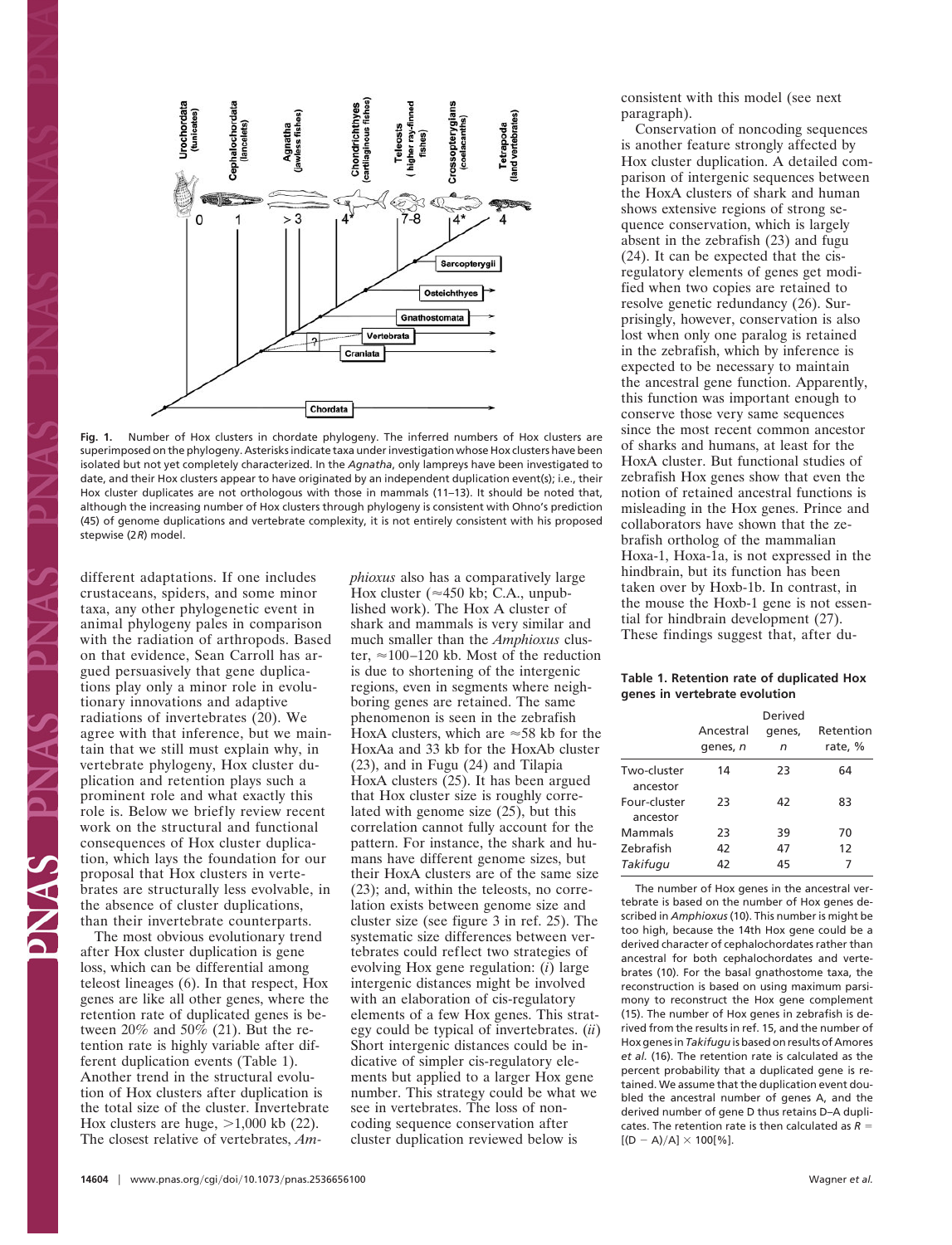plication, functions can be divided among paralogs or shifted to other members of the gene family. Furthermore, orthologous genes among teleosts do not retain the same functions. For instance, the Hoxb-2b gene from zebrafish is expressed in the neural crest, as is the Hoxb-2 ortholog in mouse; however, this does not hold true for the Hoxb-2b ortholog in the striped bass (28). The evolution of the Hox proteins among teleost paralogs is even more confusing. In all cases, the rate of nonsynonymous substitutions in Hox genes is increased after duplication (29, 30), and evidence shows that both directional selection and increased mutation rate contribute to this rate increase (K. Takahashi, J. Yoder, C.-h. Chiu, C.A., D. Nonaka, and G.P.W., unpublished data). In many cases, however, the biochemical functions of the proteins are not affected (31). Extensive sequence divergence is also found among paralogous genes in the four-cluster animals despite functional conservation (32), but, on the other hand, considerable conservation occurs among orthologous genes between species.

The picture that emerges from this admittedly somewhat spotty evidence is that, immediately after a Hox cluster duplication in vertebrates, the Hox clusters undergo rapid and extensive evolutionary change. Loss of genes, loss of coding, and noncoding sequence conservation and function are rampant. Some time after a duplication event, however, things tend to settle down as apparently has been the case in the most recent common ancestor of gnathostomes. Since that time the molecular evolution of vertebrate Hox clusters seems to be more conserved than in many invertebrates. The high level of structural and noncoding sequence conservation observed in vertebrate Hox clusters corroborate this tenet (14, 23). Vertebrate

- 1. Duboule, D. (1994) *Guidebook to the Homeobox Genes* (Oxford Univ. Press, Oxford).
- 2. Davidson, E. (2001) *Genomic Regulatory Systems* (Academic, San Diego).
- 3. Carroll, S. B., Grenier, J. K. & Weatherbee, S. D. (2001) *From DNA to Diversity* (Blackwell Science, Malden, MA).
- 4. Wray, G. A. (2001) *Science* **292,** 2257.
- 5. Holland, P. W. & Garcia-Fernandez, J. (1996) *Dev. Biol.* **173,** 382–395.
- 6. Malaga-Trillo, E. & Meyer, A. (2001) *Am. Zool.* **41,** 676–686.
- 7. Martinez, P. & Amemiya, C. T. (2002) *Comp. Biochem. Physiol. B Biochem. Mol. Biol.* **133,** 571– 580.
- 8. Schughart, K., Kappen, C. & Ruddle, F. H. (1987) *Br. J. Cancer* **58,** 9–13.
- 9. Garcia-Fernández, J. & Holland, P. W. H. (1994) *Nature* **370,** 563–566.

Hox clusters exclude repeated elements, most likely because of the deleterious effects of insertions in these regions (14, 33). No such phenomenon is yet documented for invertebrate Hox clusters, which are large and can also add genes by tandem duplication within the cluster. For instance, the zen-related gene z2 in *Drosophila melanogaster* is absent in the closely related *Drosophila. pseudoobscura* (34). Another example is *bicoid*, which arose from a *Hox-3* paralog and acquired a function in the establishment of the A–P axis within the dipteran insects (35). Within the genus *Drosophila*, the Hox cluster ''broke apart,'' i.e., tight linkage is only retained among two subgroups of genes, the Antp and the Ubx complexes, such that two Hox clusters occur in insects that are not the result of duplication but of cluster splitting (36). This happened at least twice, because the insertion of non-Hox cluster sequences different between *D. melanogaster* and *D. pseudoobscura*, on the one hand, and *D. virilis*, on the other hand (36, 37), where the split in *D. melanogaster* is between *Antp* and *Ubx* and in *D. virilis* and *D. repleta*, between *Ubx* and *AbdB* (38, 39). In addition, inverted Hox gene orientation has been documented for dipterans. For instance, the *Deformed* gene (Hox4) is the same as the other Hox genes in vertebrates, the mosquito (22, 40), *D. pseudoobscura* (34), and *D. virilis* (38), but inverted in *D. melanogaster*. Similarly the orientation of *ftz* is also different between *D. hydei* and *D. melanogaster* (37). These facts suggest a highly dynamic and complex history of Hox cluster evolution in dipteran insects (38). In the nematode *Caenorhabditis elegans* seven Hox genes exist, but they are dispersed over  $>3$  Mb of DNA with thousands of intervening genes, i.e., no Hox cluster is maintained (41) and, in the urochordate *Ciona intestinalis*, the Hox genes have also been

- 10. Ferrier, D. K., Minguillón, C., Holland, P. W. H. & Garcia-Ferna´ndez, J. (2000) *Evol. Dev.* **2,** 284–293.
- 11. Force, A., Amores, A. & Postlethwait, J. H. (2002) *J. Exp. Zool.* **294,** 30–46.
- 12. Irvine, S. Q., Carr, J. L., Bailey, W. J., Kawasaki, K., Shimizu, N., Amemiya, C. T. & Ruddle, F. H. (2002) *J. Exp. Zool.* **294,** 47–62.
- 13. Fried, C., Prohaska, S. J. & Stadler, P. F. (2003) *J. Exp. Zool.* **299,** 18–25.
- 14. Kim, C.-B., Amemiya, C., Bailey, W., Kawasaki, K., Mezey, J., Miller, W., Minoshima, S., Shimizu, N., Wagner, G. & Ruddle, F. (2000) *Proc. Natl. Acad. Sci. USA* **97,** 1655–1660.
- 15. Amores, A., Force, A., Yan, Y.-L., Joly, L., Amemiya, C., Fritz, A., Ho, R. K., Langeland, J., Prince, V., Wang, Y.-L., *et al.* (1998) *Science* **282,** 1711–1714.
- 16. Amores, A., Suzuki, T., Yan, Y.-L., Pomroy, J.,

dispersed with many intervening genes (42). No comparable structural changes have been reported for gnathostome Hox clusters, although the earliest history of vertebrate Hox clusters (jawless vertebrates) remains poorly documented. Only after cluster duplication do we observe structural changes of similar magnitude, but different in nature. For instance, the case of a tandem duplication of a Hox gene in a jawed vertebrate still has not been reported.

Are vertebrate and invertebrate Hox clusters different? Their patterns of evolution certainly corroborate such a difference. But, with our current knowledge, it is not possible to say exactly why. For *Drosophila* Hox clusters the presence of boundary elements that make the function of cis-regulatory elements more modular could be a factor contributing to their structural flexibility (43, 44). The nature of the differences, however, is obvious, with vertebrate Hox clusters being more constrained than invertebrate Hox clusters. It is plausible then that the evolvability of vertebrate Hox clusters is, for some structural or functional reason, lower than their invertebrate counterparts. Hox cluster duplications could temporarily open a window of evolvability in which these constraints are relaxed. A vertebrate lineage may take advantage of this window of opportunity, given the right ecological and developmental boundary conditions. This window of opportunity may explain why duplicated Hox clusters in vertebrates tend to be associated with major radiations, like those of the gnathostomes and the teleosts.

We thank Tom Powers, Jutta Roth, Geff Stopper, and Terri Williams and an anonymous reviewer for useful comments on an earlier draft of this article. This research is supported by National Science Foundation Grants IBN-9905403, IBN-0321470, and IBN-9905408.

Singer, A., Amemiya, C. & Postlethwait, J. (2003) *Genome Res.*, in press.

- 17. Misof, B. Y. & Wagner, G. P. (1996) *Mol. Phylogenet. Evol.* **5,** 309–322.
- 18. Snell, E. A., Scemama, J. L. & Stellwag, E. J. (1999) *J. Exp. Zool.* **285,** 41–49.
- 19. Holland, P. W. H., Garcia-Fernández, J., Williams, N. A. & Sidow, A. (1994) *Development (Cambridge, U.K.)* Suppl., 125–133.
- 20. Carroll, S. B. (1995) *Nature* **376,** 479–485.
- 21. Lynch, M. & Force, A. (2000) *Genetics* **154,** 459–473.
	- 22. Powers, T. P., Hogan, J., Ke, X., Dymbrowski, K., Wang, X., Collins, F. H. & Kaufman, T. C. (2000) *Evol. Dev.* **2,** 311–325.
	- 23. Chiu, C.-h., Amemiya, C., Dewar, K., Kim, C.-B., Ruddle, F. & Wagner, G. P. (2002) *Proc. Natl. Acad. Sci. USA* **99,** 5492–5497.
	- 24. Prohaska, S. J., Fried, C., Flamm, C., Wagner, G. P. & Stadler, P. F. (2003) *Mol. Phylogenet. Evol.*, in press.